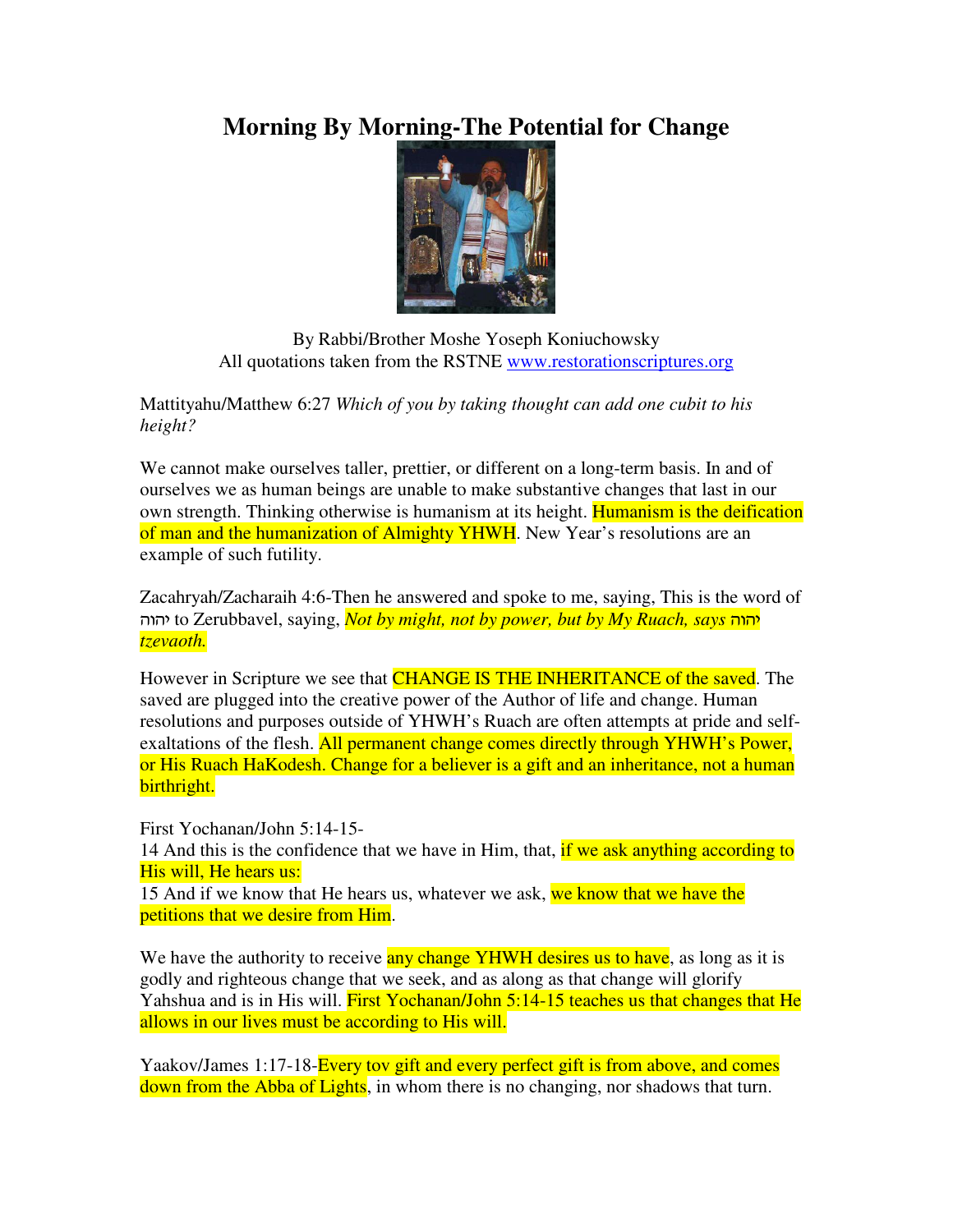18 Of His own will He brought us forth with the Torah of emet, that we should be the bikkurim of His recreation.<sup>1</sup>

**Yisraelite believers are the primary targets of His recreative Power!** We know this as a fact, as the result of our new birth. That will remain the biggest change in our lives prior to His return. As a result of that initial change, we will rise form the dead and be changed, just like His body has been changed. That's the proof.

Philipsiyah/Philippians 3:21-Who shall change our poor lowly body, that it may be refashioned just like His new esteemed body, according to **His own working** by which He is able to subdue all things under His control.

According to Yochanan/John 14:17-*Even the Ruach of Emet; whom the olam hazeh cannot receive, because it sees Him not, neither knows Him: but you know Him; for He dwells with you, and shall be in you.*

The Ruach, or Power of YHWH, is the Spirit of Truth and thus the only source of true, lasting, and effective change. But here we see that since the lost, or the unsaved in the world do NOT RECEIVE THE SPIRIT OF TRUTH, they by definition cannot also receive the Power of and for the change that lasts and is blessed.

Yeshayahu/Isaiah 42:9-*See, the former things have come to pass, and new things do I declare: before they spring forth I tell you of them.*

Yeshayahu/Isaiah 43:19- *See, I will do a new thing; now it shall spring forth; shall you not know it? I will even make a derech in the wilderness, and rivers in the desert.*

When YHWH gifts change you'll know it as it will be a gift and a blessing and will have lasting and positive implications. The great news is that these changes come for a believer, or can come MORNING-BY-MORNING, not just on occasion. That ought to make life and our walk with YHWH exciting and thrilling. It satisfies all thirst and hunger for changes, as we know change often will come daily and not just in a long-term manner. That breeds HOPE and Yah knows we all need more HOPE!

We can rest assured that when He makes changes in our lives they are secure, firm, positive, forever and cannot be shaken, or removed-Philipsiyah/Phil. 1: 6. The promised completion of His work in you will be done through a succession of daily, weekly and monthly changes. One of the purposes of Rosh Chodesh/New Month gatherings is to recount and recollect all the wonderful daily changes that YHWH has performed on our behalf over the past 29.5 lunar days.

Ephsiyah/Ephesians 4:24 states-

 $\overline{a}$ 

And that you put on the renewed man, which after אלהא is recreated in tzedakah and real set-apartness.

**<sup>1</sup> James expects his Hebrew readers to understand Shavuot and First Fruits, both referred to as first-fruit feasts. We will be the first-fruits to rise from the dead at Yahshua's return.**